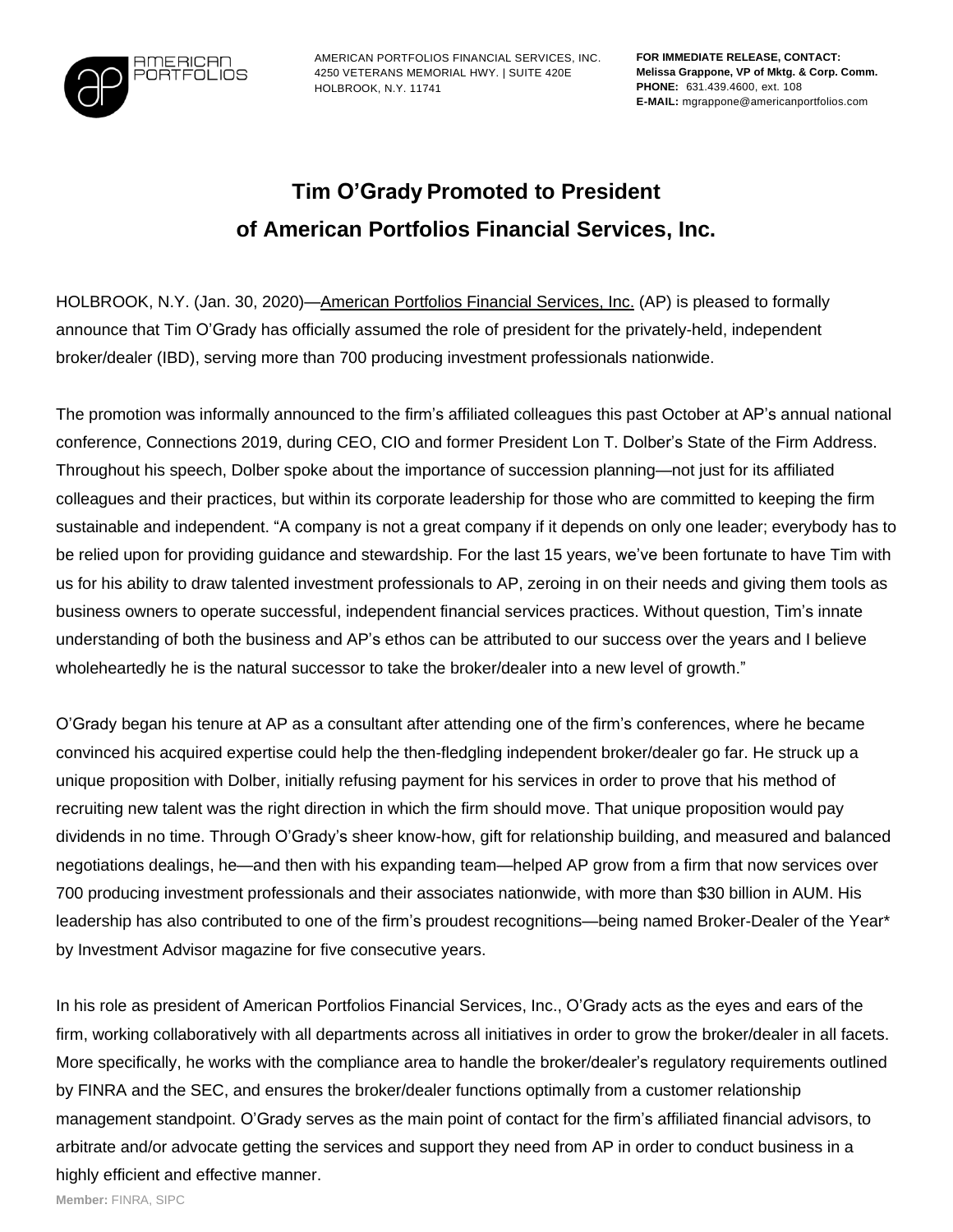

AMERICAN PORTFOLIOS FINANCIAL SERVICES, INC. 4250 VETERANS MEMORIAL HWY. | SUITE 420E HOLBROOK, N.Y. 11741

O'Grady continues to oversee all national sales development and recruiting for the firm, as well as supervising the Connections, regional, and Leaders Conference meetings for new and existing colleagues to ensure alignment. He and his team are responsible for all new business and branch development, which includes attracting new practices, as well as supporting the growth of existing offices.

AP possesses a finely-tuned operation that includes a tight-knit team of dedicated and skilled staff members in three areas: new business development – advisor relations, new business development – recruiting and focus partner relations.

Vice President of New Business Development and Advisor Relations David Molter oversees the team responsible for sales reporting, customer-facing initiatives and AP-affiliated, advisor-centered goals, which include: 1) Vice President of National Sales Kenneth Aulbach, whose main focus is on the overall development of advisory and broker/dealer sales, as well as recruiting; 2) Director of Practice Management Corey Brodsky, who interfaces with the AP advisor community to develop actionable plans to scale and grow their practices; 3) Director of Insurance Products Keith Carravone, who assists AP advisors on all types of annuities, life insurance, long term care and disability insurance; and 4) Business Consultants Thomas LoManto, Kaitlyn Stanley and Michael Boccio.

Working to bring recruiting to the next level is Director of New Business Development Carl Kirchner and New Business Development Consultant Mark Ferro, a former divisional sales manager for OppenheimerFunds.

Fostering and maintaining new and existing focus partner relationships is Director of Sales Operations Kristina Garrison and New Business Development Associate Denise Shaljian. The team is hard at work building out a robust, value-added meeting schedule for AP's 2020 Connections Tour.

## **About American Portfolios**

Headquartered in Holbrook, N.Y., American Portfolios Financial Services, Inc. (APFS) is a full-service, independent broker/dealer and member firm of FINRA and SIPC, offering a complete range of financial services, including personal financial and retirement planning, securities trading, mutual funds, access to investment research, longterm care planning, insurance products and tax-free investing. Fee-based asset management is offered through its sister subsidiary, American Portfolios Advisors, Inc., (APA), an SEC Registered Investment Advisor. Both entities, along with technology entity American Portfolios Advisory Solutions, LLC, collectively reside under the legal entity American Portfolios Holdings, Inc. (APH). Full-service securities brokerage is available through a clearing firm relationship with Pershing, LLC, a BNY Mellon firm, the securities of which are held on a fully disclosed basis. The company currently supports 826 independent investment professionals, to include registered assistants, as well as more than 375 non-registered associates, located in 396 branch locations throughout the nation. It was named [Broker-Dealer](https://www.prweb.com/releases/american_portfolios_financial_services_inc_named_2018_broker_dealer_of_the_year_by_investment_advisor_magazine_four_years_running/prweb15725539.htm) of the Year\* (Division III) by Investment Advisor magazine in 2015, 2016, 2017, 2018 and 2019; a